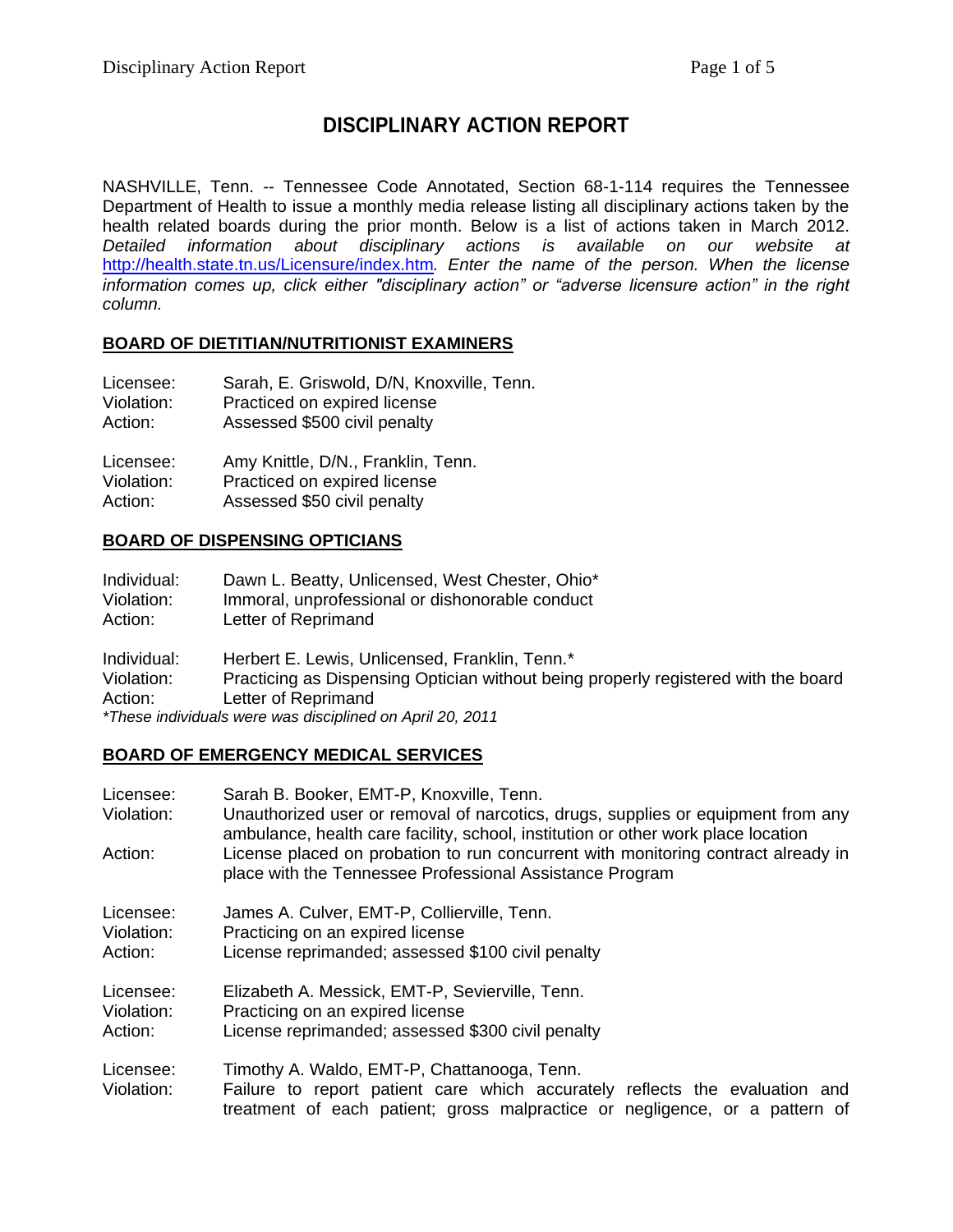continued or repeated malpractice, ignorance, negligence or incompetence in the provision of emergency care

Action: License placed on probation for one year

## **BOARD OF HEARING INSTRUMENT SPECIALISTS**

| Individual: | Fred J. Berganini, H.I.S., Signal Mountain, Tenn.              |
|-------------|----------------------------------------------------------------|
| Violation:  | Failed to maintain sufficient continuing education credits     |
| Action:     | Assessed \$100; must submit two continuing education credits   |
| Individual: | Carol Black, H.I.S., Greeneville, Tenn.                        |
| Violation:  | Failed to maintain sufficient continuing education credits     |
| Action:     | Assessed \$100; must submit eight continuing education credits |
| Individual: | Patricia A. Ikard, H.I.S., Tullahoma, Tenn.                    |
| Violation:  | Failed to maintain sufficient continuing education credits     |
| Action:     | Assessed \$100; must submit 20 continuing education credits    |

## **BOARD OF MASSAGE LICENSURE**

| Licensee:  | Rebecca C. Whitnel, M.T., Dyersburg, Tenn.                |
|------------|-----------------------------------------------------------|
| Violation: | Guilty of a crime                                         |
| Action:    | License suspended; must meet certain terms and conditions |

## **BOARD OF MEDICAL EXAMINERS**

| Licensee:<br>Violation:<br>Action: | Christine H. Evans. M.D., Lexington, Tenn.<br>Violation of board order<br>License revoked; assessed \$1,000 civil penalty, plus costs; must pay remaining<br>balance from previous order                                                                                                                                                                                                                                                                                                                                                                                                      |
|------------------------------------|-----------------------------------------------------------------------------------------------------------------------------------------------------------------------------------------------------------------------------------------------------------------------------------------------------------------------------------------------------------------------------------------------------------------------------------------------------------------------------------------------------------------------------------------------------------------------------------------------|
| Licensee:<br>Violation:<br>Action: | Ira A. Fleming, X-Ray Op., Mt. Juliet, Tenn.<br>Violation of board order<br>License suspended; must meet certain terms and conditions                                                                                                                                                                                                                                                                                                                                                                                                                                                         |
| Licensee:<br>Violation:<br>Action: | Clifford A. Seyler, M.D., Tullahoma, Tenn.<br>Unprofessional, dishonorable or unethical conduct; dispensing, prescribing or<br>otherwise distributing any controlled substance or any other rug not in the course<br>of professional practice, or not in good faith to relieve pain and suffering, or not to<br>cure an ailment, physical infirmity or disease, or in amounts and/or for durations<br>not medically necessary, advisable or justified for a diagnosed condition<br>License reprimanded; must meet certain terms and conditions; assessed \$2,000<br>civil penalty, plus costs |
| Licensee:<br>Violation:            | William H. Shuler, M.D., Aiea, HI<br>Unprofessional, dishonorable or unethical conduct; action taken by the state of<br>Utah                                                                                                                                                                                                                                                                                                                                                                                                                                                                  |
| Action:                            | License reprimanded; assessed costs                                                                                                                                                                                                                                                                                                                                                                                                                                                                                                                                                           |
| Licensee:<br>Violation:            | William A. Walker, M.D., Johnson City, Tenn.<br>Gross malpractice or a pattern of continued or repeated malpractice, ignorance,                                                                                                                                                                                                                                                                                                                                                                                                                                                               |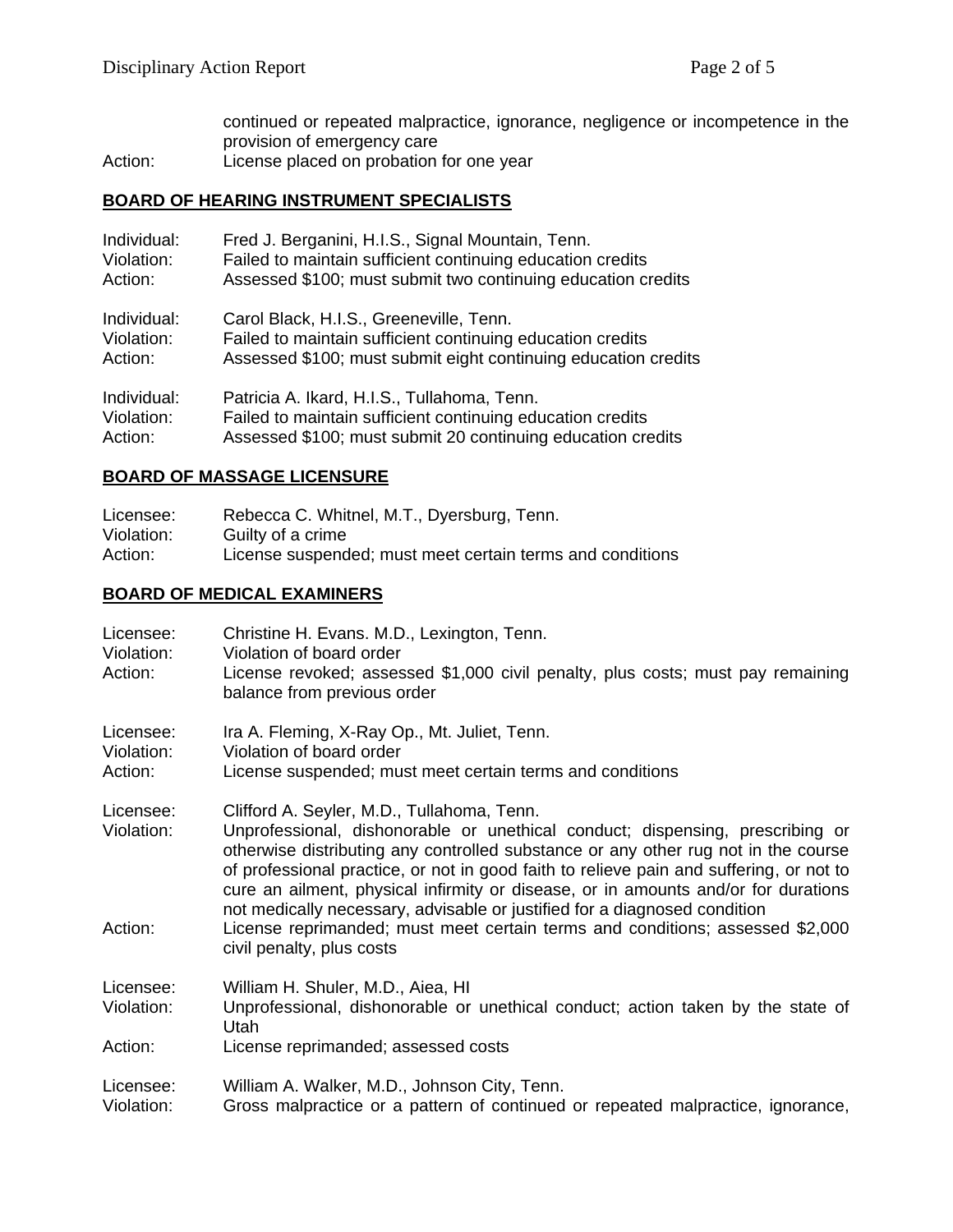negligence or incompetence in the course of medical practice; dispensing, prescribing or otherwise distributing any controlled substance or any other rug not in the course of professional practice, or not in good faith to relieve pain and suffering, or not to cure an ailment, physical infirmity or disease, or in amounts and/or for durations not medically necessary, advisable or justified for a diagnosed condition

Action: License placed on probation for five years effective September 27, 2011; must meet certain terms and conditions; assessed \$4,000 civil penalty, plus costs

#### **BOARD OF NURSING**

| Licensee:  | Chanda L. Garner, L.P.N., Newbern, Tenn.                   |
|------------|------------------------------------------------------------|
| Violation: | Failed to pay student loan                                 |
| Action:    | License suspended                                          |
| Licensee:  | Deanna M. Greer, L.P.N., Rogersville, Tenn.                |
| Violation: | Guilty of a crime; action taken by the state of Virginia   |
| Action:    | License revoked; assessed \$5,500 civil penalty, plus cost |
| Licensee:  | Deborah A. Lester, L.P.N., Knoxville, Tenn.                |
| Violation: | Failed to pay student loan                                 |
| Action:    | License suspended                                          |
| Licensee:  | Melissa Y. London, L.P.N., Nashville, Tenn.                |
| Violation: | Failed to pay student loan                                 |
| Action:    | License suspended                                          |
| Licensee:  | Angel M. Prescott, R.N., Bartlett, Tenn.                   |
| Violation: | Failed to pay student loan                                 |
| Action:    | License suspended                                          |
| Licensee:  | Sandra L. Rippey, R.N., Old Hickory, Tenn.                 |
| Violation: | Failed to pay student loan                                 |
| Action:    | License suspended                                          |
| Licensee:  | Marilyn A. Sharpe, R.N., Hampshire, Tenn.                  |
| Violation: | Failed to pay student loan                                 |
| Action:    | License suspended                                          |
| Licensee:  | Karla R. Washington, L.P.N., Memphis, Tenn.                |
| Violation: | Failed to pay student loan                                 |
| Action:    | License suspended                                          |
| Licensee:  | Corina M. Wettlauger, L.P.N., Clarksville, Tenn.           |
| Violation: | Failed to pay student loan                                 |
| Action:    | License suspended                                          |
| Licensee:  | Tracie (Morris) Williams, L.P.N., Chattanooga, Tenn.       |
| Violation: | Failed to pay student loan                                 |
| Action:    | License suspended                                          |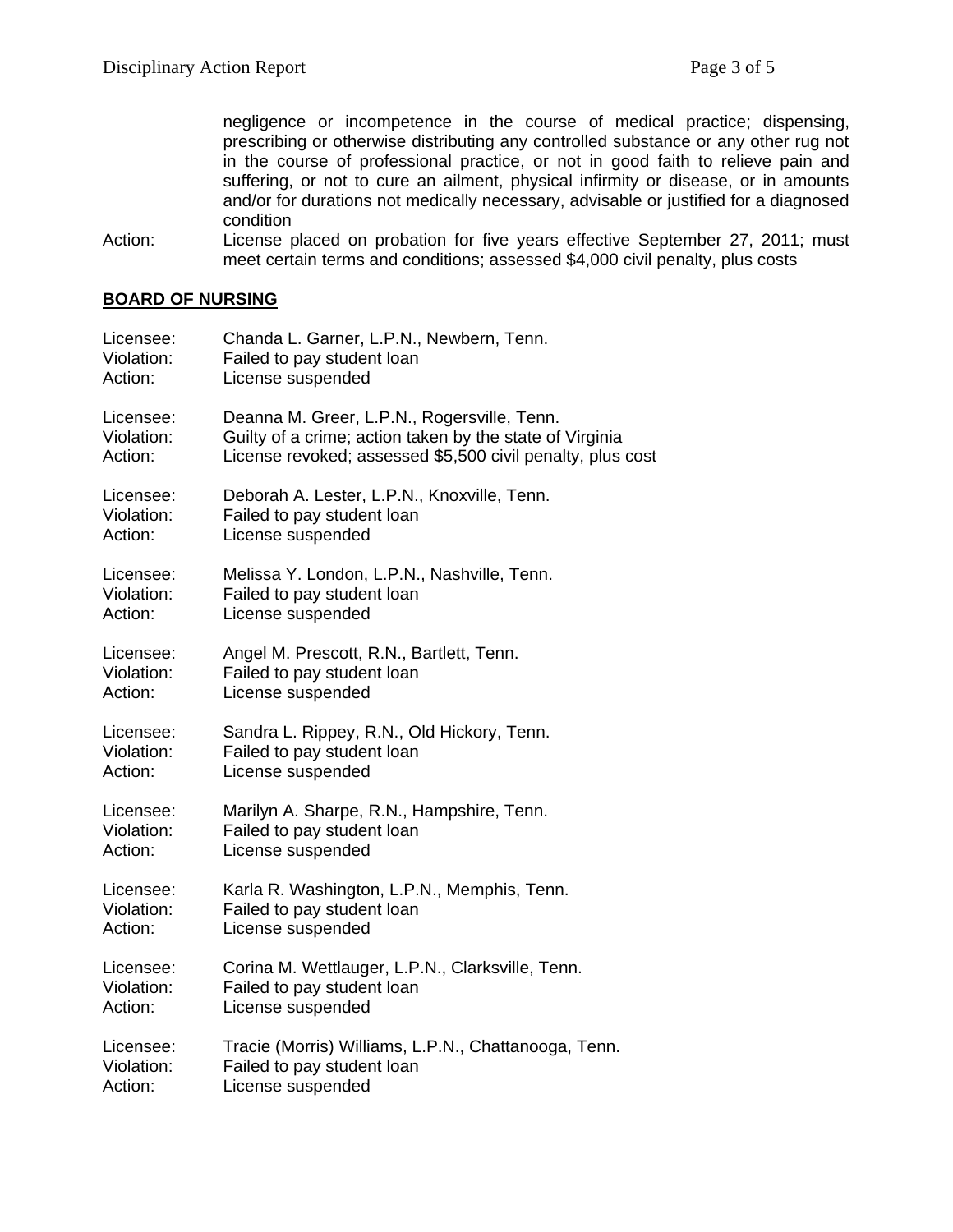## **BOARD OF OCCUPATIONAL THERAPY**

Licensee: Pamela P. Harrell, O.T., Nashville, Tenn. Violation: Failed to maintain sufficient continuing education credits Action: Assessed \$100 civil penalty; must submit two continuing education credits

#### **BOARD OF OSTEOPATHIC EXAMINATION**

| Licensee:                          | Byron Harbolt, D.O., Altamont, Tenn.                                                                                                                                                                                                                  |
|------------------------------------|-------------------------------------------------------------------------------------------------------------------------------------------------------------------------------------------------------------------------------------------------------|
| Violation:                         | Dispensing, prescribing or otherwise distributing any controlled substance or any<br>other drug to any person in violation of any law of the State or the United Stated                                                                               |
| Action:                            | License placed on probation for no less than five years; cease and desist<br>dispensing any drugs controlled by the Drug Enforcement Agency for the entirety<br>of the probationary period; must meet certain terms and conditions; assessed<br>costs |
| Licensee:<br>Violation:<br>Action: | Norman P. Neal, D.O., Cleveland, Tenn.<br>Action taken by the state of Georgia<br>License suspended; must meet certain terms and conditions; assessed costs                                                                                           |

#### **BOARD OF PHARMACY**

| Licensee:                          | Christopher M. Alonso, R.T., Nashville, Tenn.                                                                                                                                                                                                                                                                                                                                       |
|------------------------------------|-------------------------------------------------------------------------------------------------------------------------------------------------------------------------------------------------------------------------------------------------------------------------------------------------------------------------------------------------------------------------------------|
| Violation:                         | Removed controlled substances without authorization from a licensed prescriber                                                                                                                                                                                                                                                                                                      |
| Action:                            | Registration revoked                                                                                                                                                                                                                                                                                                                                                                |
| Licensee:                          | Kimberly A. Dover, R.T., Nashville, Tenn.                                                                                                                                                                                                                                                                                                                                           |
| Violation:                         | Removed controlled substances without authorization from a licensed prescriber                                                                                                                                                                                                                                                                                                      |
| Action:                            | Registration revoked                                                                                                                                                                                                                                                                                                                                                                |
| Licensee:<br>Violation:<br>Action: | Matthew A. Hobbs, D.Ph., Blountville, Tenn.<br>Addicted to the use of alcohol, narcotics or other drugs; exhibited an incapacity of<br>a nature that prevents a pharmacist from engaging in the practice of pharmacy<br>with reasonable skill, confidence and safety to the public; dishonorable, immoral,<br>unethical or unprofessional conduct<br>License indefinitely suspended |
| Licensee:                          | Patrice N. Piskula, R.T., Lakeland, Tenn.                                                                                                                                                                                                                                                                                                                                           |
| Violation:                         | Removed controlled substances without authorization from a licensed prescriber                                                                                                                                                                                                                                                                                                      |
| Action:                            | Registration revoked                                                                                                                                                                                                                                                                                                                                                                |
| Licensee:                          | Melissa D. Zimmerman, R.T., Dickson, Tenn.                                                                                                                                                                                                                                                                                                                                          |
| Violation:                         | Failed to properly register with the board as a pharmacy technician                                                                                                                                                                                                                                                                                                                 |
| Action:                            | Assessed \$200 civil penalty                                                                                                                                                                                                                                                                                                                                                        |
|                                    |                                                                                                                                                                                                                                                                                                                                                                                     |

#### **ABUSE REGISTRY**

| Individual: | Jessica Reanon Garner, Murfreesboro, Tenn. |
|-------------|--------------------------------------------|
| Abuse:      | Theft/Misappropriation                     |
| Profession: | CNA (Revoked)                              |